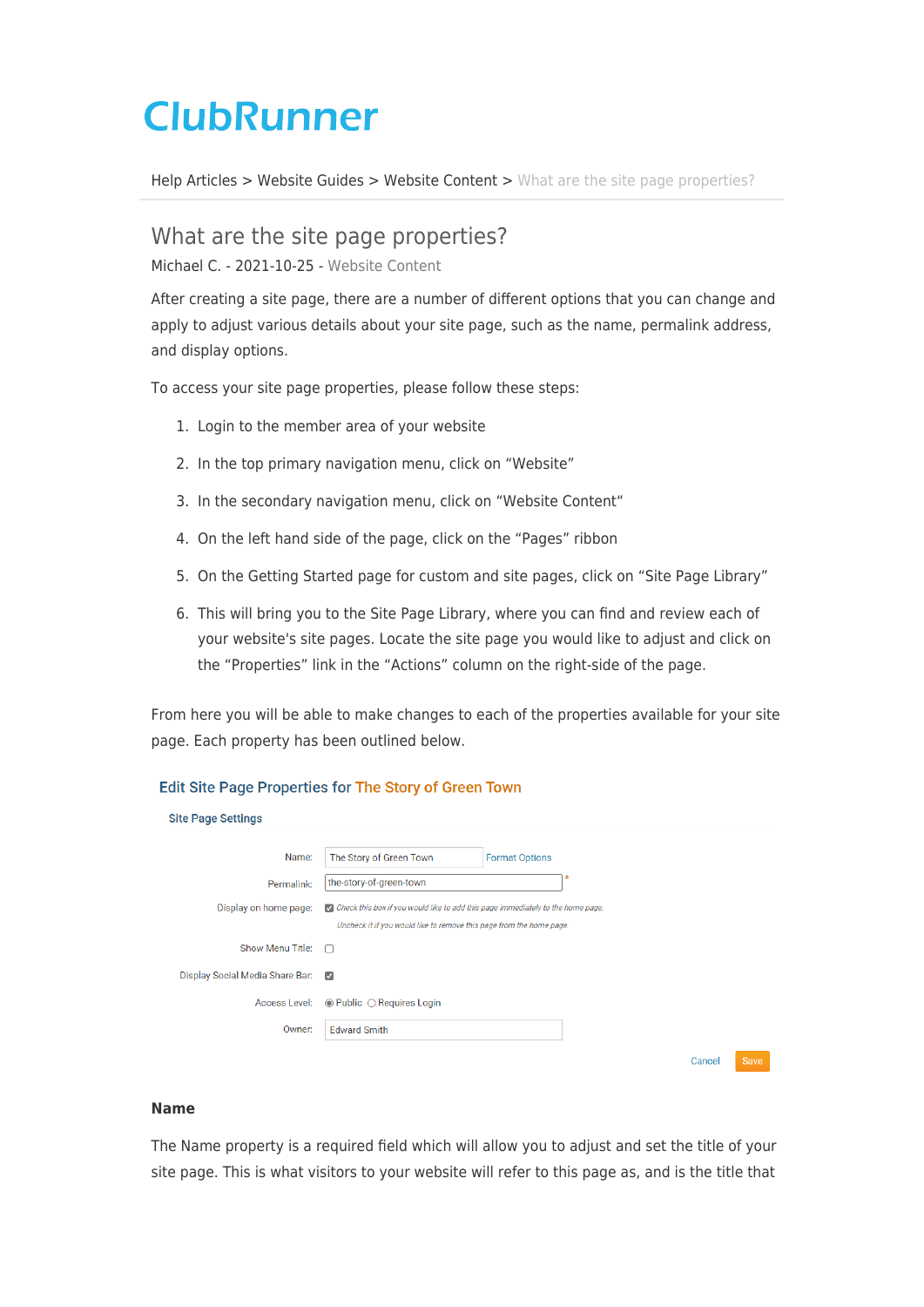will display on the page itself. By clicking on the "Format Options" link, you can make changes to how the title will appear on your site page, including the font styling, size, and color.

### **Permalink**

The permalink field is a required field which is automatically generated by ClubRunner, based on what has been entered into the Name property. This permalink is used as part of the URL for the page on your ClubRunner website. For example, if the permalink for our page is "about-our-club", the final address to access this site page would be one of the following, depending on whether your website has an aliased domain name:

#### [http://portal.clubrunner.ca/xxxx/sitepage/about-our-club](http://portal.clubrunner.ca/xxxx/page/about-our-club)

#### [www.domainname.com/sitepage/about-our-club](http://www.domainname.com/page/about-our-club)

You can manually adjust your permalink, however this is only recommend for advanced users.

#### **Display on home page**

This option allows you to adjust whether the site page will appear within the "Site Pages" widget within your homepage. Selecting this option will add the site page and begin to appear within the site page widget, provided that the widget has been added to your homepage as well.

#### **Show Menu Title**

By default, your site page title is hidden from the page. However, by enabling the "Show Menu Title" property, your site page title will begin appear at the top of your site page menu, including any formatting applied.

Example of page title shown and hidden

#### **Access Level**

The Access Level property will help you limit those who have access to view your site page, with two different options:

- Public
- Requires Login

By default, site pages are public and can be accessed by any visitor to your website.